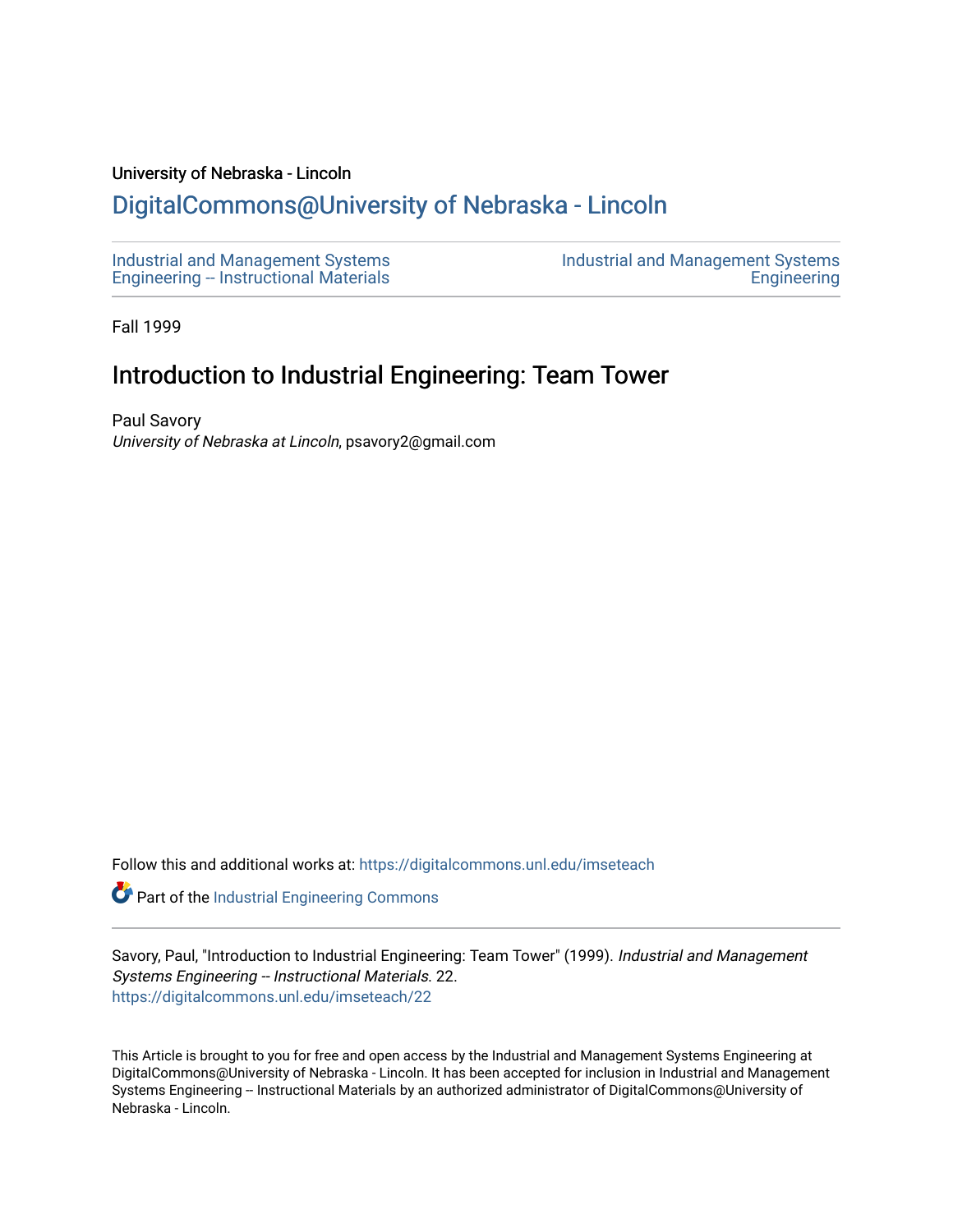

#### **OBJECTIVE**

One of the key areas of Industrial Engineering is *quality control*. Quality control is concerned with testing and inspecting a product to confirm that it meets production and customer specifications. To understand some of the basics of quality control, let's consider the production of M&M candies.

"M&Ms"® begin their lives as liquid chocolate -- made with all-natural ingredients like whole milk, cocoa butter, sugar and chocolate liquor (which comes from grinding cocoa beans).

The chocolate is poured into tiny molds to create the M&M's chocolate centers. After they harden, they're moved on a conveyor belt to have their candy shells applied. The chocolates are rotated in large containers as the liquid candy is sprayed onto them. They get several coatings to ensure a complete and even coating on every piece. As the liquid dries, it turns into "M&Ms" famous crunchy shell.

The single-colored batches of candy are combined into mixtures of red, yellow, blue, green, brown and orange. They're sifted to eliminate misshapen pieces, and then transported to the machine that will put the "m's" on their shells. A special conveyor belt moves the pieces along, each in its own little indentation, past rubber etch rollers that gently touch each candy, printing that distinctive "m" on its shell.

A special packaging machine then weighs the "M&Ms", pours the proper amount into each bag, and heat-seals each package to ensure product safety and freshness. The finished packages are moved along a conveyor belt to a machine that assembles the shipping cartons, fills them with the right number of packages, and seals the cartons closed. The cartons are then loaded into trucks and transported to distribution centers, and then to stores across the country!

Here is a picture: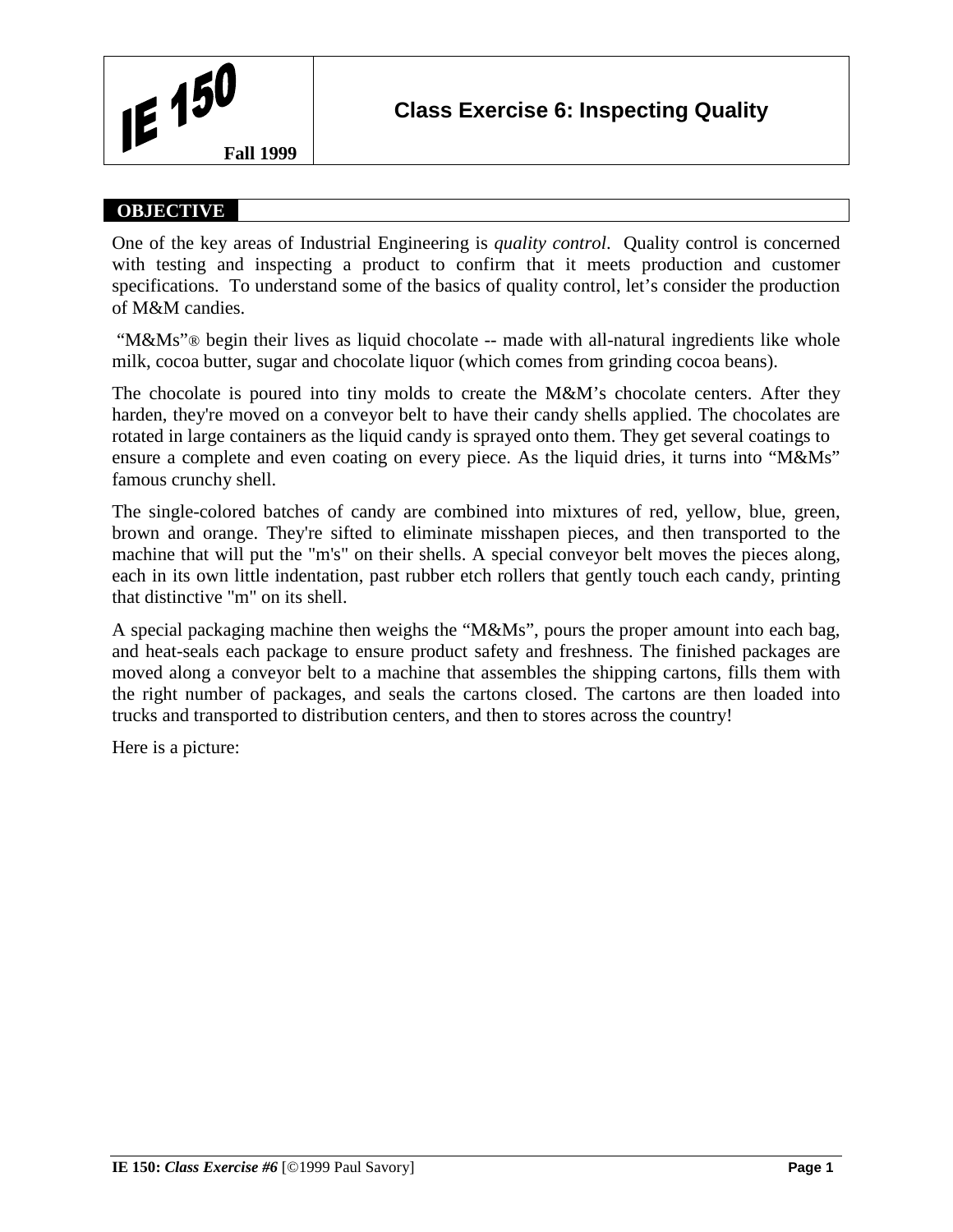### **Task 1** *Defining the Quality Team*

For our class exercise, each team must have an employee for each of the following roles: *product designer* (responsible for developing new M&M candies and deciding how it is produced), *production manager* (responsible for the operations of the M&M production facility), *machine operator* (responsible for running the machines and conveyors on the M&M production line), and a *quality inspector* (responsible for inspecting M&M during the manufacturing process). Record this information for your team:

| <b>Team Member</b> | <b>Position in Company</b> |  |  |  |  |  |
|--------------------|----------------------------|--|--|--|--|--|
|                    |                            |  |  |  |  |  |
|                    |                            |  |  |  |  |  |
|                    |                            |  |  |  |  |  |
|                    |                            |  |  |  |  |  |
|                    |                            |  |  |  |  |  |

#### **Task 2** *Defining Quality*

The first task for your team is to define quality. Be specific about the attributes that your team requires of each of the following general categories:

- condition of package
- coating of M&Ms
- stamping of "m" on M&Ms

What other quality characteristics does your team think are important?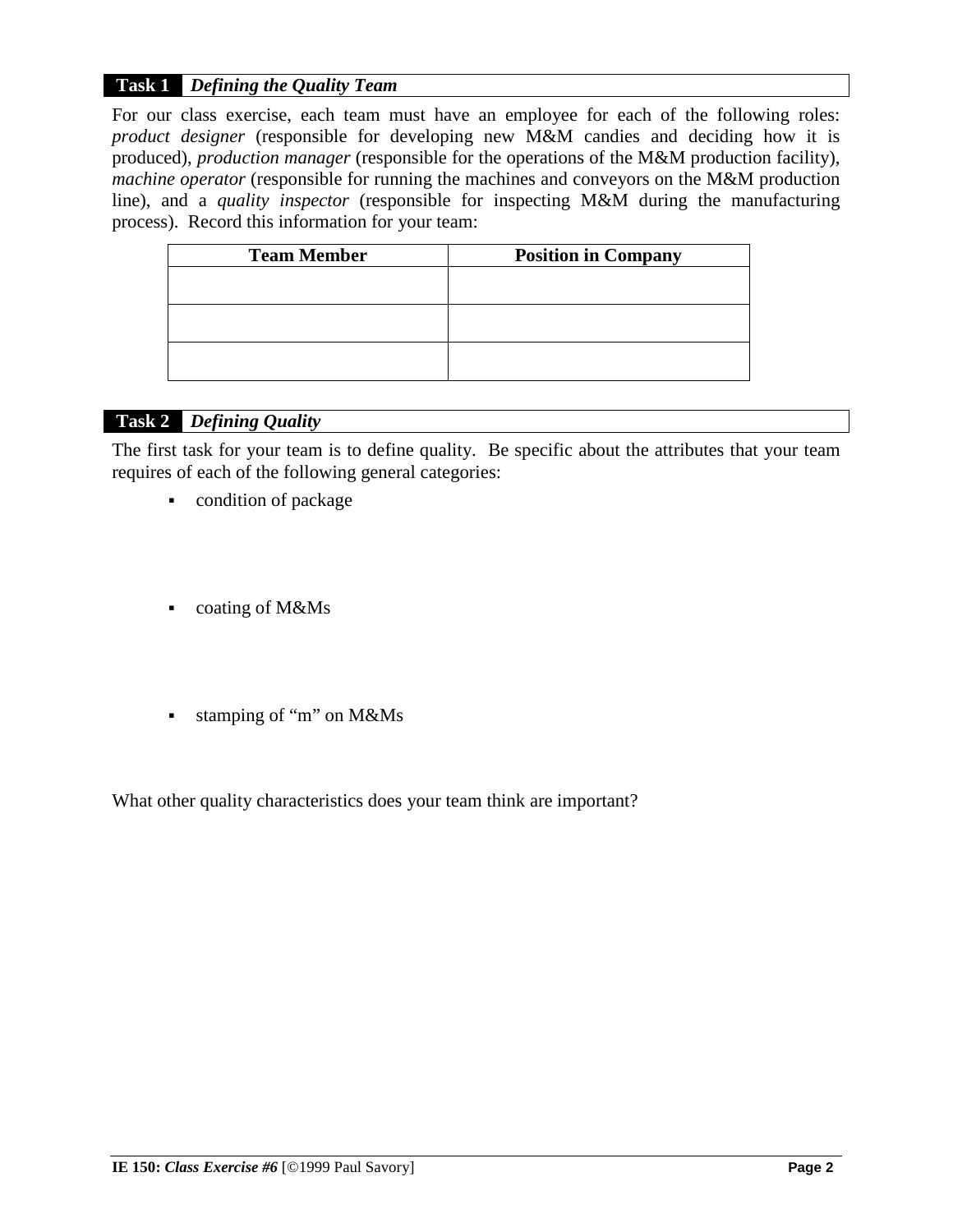## **Task 3** *Defining Acceptable Quality Levels*

Given your team's definition of quality, what is your acceptable quality level (AQL)? An AQL measures the allowable percent of nonconforming (*i.e.,* does not meet quality specifications) product. For example, an AQL level of 2% would allow 2% of the product to be nonconforming. What is the *desired* AQL level for each of your respective positions and your final consensus AQL level:

| <b>Position in Company</b> | <b>Desired AQL Level</b> | <b>Factors Impacting Your Reason</b> |
|----------------------------|--------------------------|--------------------------------------|
| product designer           |                          |                                      |
| production manager         |                          |                                      |
| machine operator           |                          |                                      |
| quality inspector          |                          |                                      |

Record your team's consensus AQL level:

*Another Approach:* Consider Motorola, one of the first organizations to introduce the sixsigma concept into their manufacturing operations. Imagine a system that requires 99% accuracy (has an AQL of 1%). For one million parts, 10,000 defective parts would be expected. Under a six-sigma policy, only 6 defective parts per million are expected.

#### **Task 4** *Where Should Inspection Occur?*

The goal of a quality inspection plan is to inspect the product to determine whether it meets specifications. Given the description of how M&M candies are manufactured, where should inspection occur in the process and how should it occur?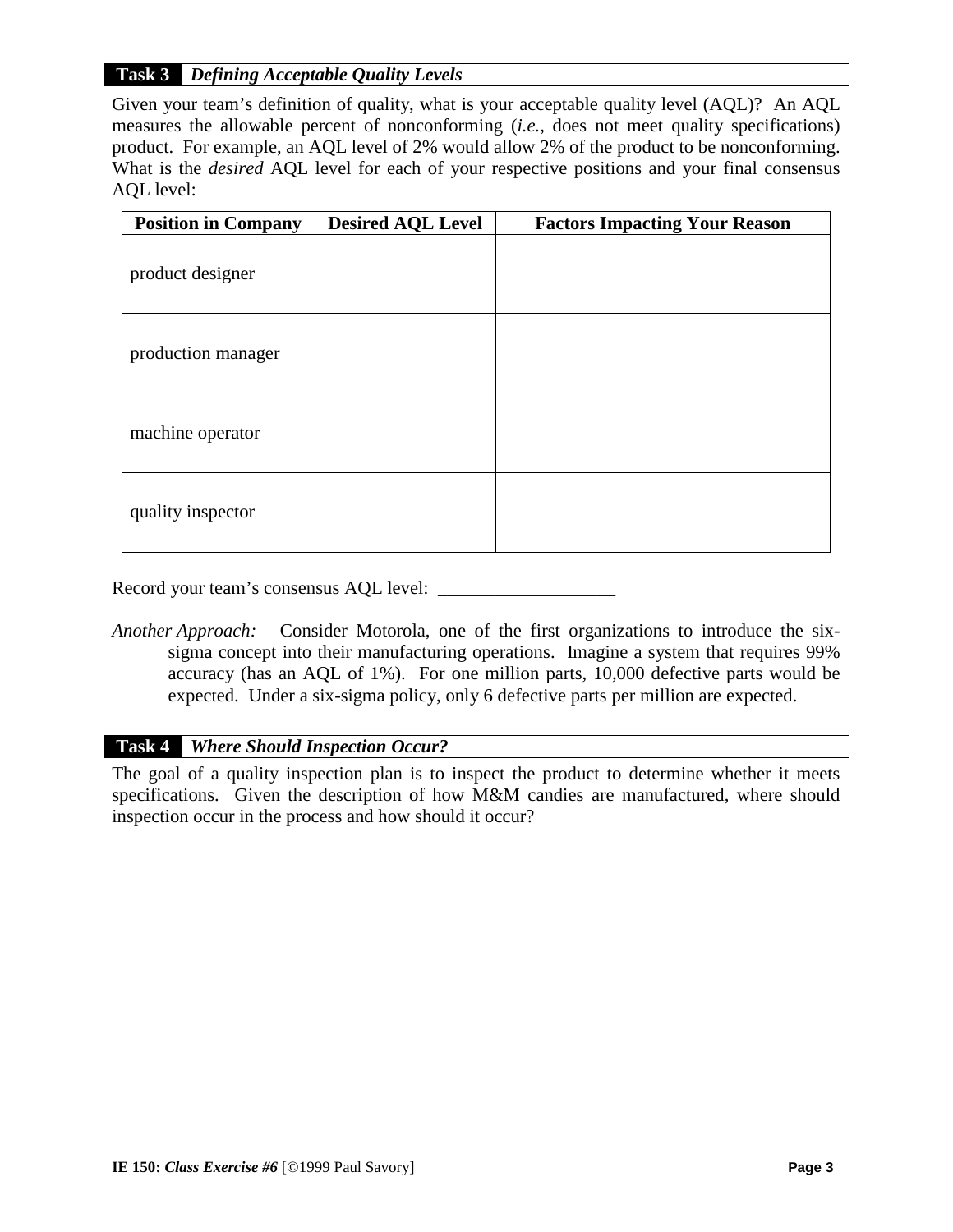#### **Task 5** *Inspection Costs* (your team has 8 minutes to complete this task)

Any inspection plan incurs costs. The following are four cost categories for costs. Your team is determine some example costs for each of the categories:

[1] **Internal failure costs:** These are costs associated with defects (errors, nonconformance) that are found prior to shipment (transfer) of the M&Ms to the customer. The following costs would disappear if no defects existed in the M&Ms before shipment.

*Examples:* 

[2] **External failure costs:** These are the costs associated with defects that are found after the product is shipped to the customer:

*Examples:* 

[3] **Appraisal costs:** These are the costs incurred in determining the degree of conformance to quality requirements:

*Examples:* 

[4] **Prevention costs:** These are costs incurred in keeping failure and appraisal costs to a minimum.

*Examples:*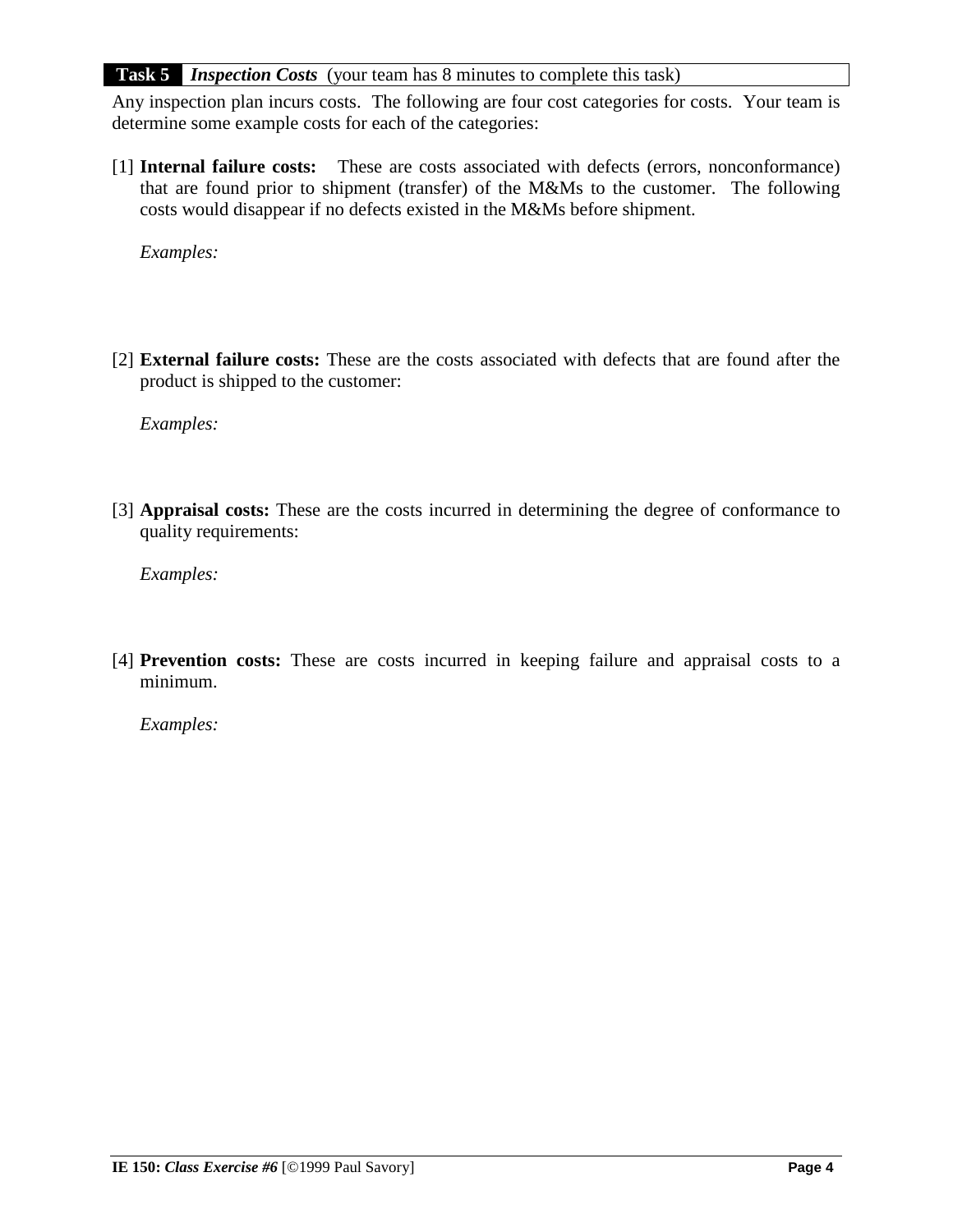### **Task 6** *Inspection*

Your team has been given a sample of 8 to 10 packages of M&Ms. Use the following quality categories for your inspection:

- condition of package (conforming or nonconforming)
- coating of M&Ms (conforming or nonconforming)
- stamping of "m" on M&Ms (conforming or nonconforming)

**Before you eat the M&Ms (or open the bag)**, inspect, classify, and record the quality information for your teams sample (based on your criteria defined in Task 4). Let  $C =$ conforming and **NC** = nonconforming.

|           | <b>Package</b><br>Condition |    | Coating<br>o <sub>f</sub><br>M&Ms |    | Stamping<br>of "m" |    | Total<br>Number<br>of | $\#$<br>Brown | $\#$<br>Green | $\#$<br>Red | $\#$<br>Yellow | $\#$<br>Blue | $\#$<br>Orang |
|-----------|-----------------------------|----|-----------------------------------|----|--------------------|----|-----------------------|---------------|---------------|-------------|----------------|--------------|---------------|
|           | $\overline{c}$              | NC | $\overline{c}$                    | NC | $\overline{c}$     | NC | M&Ms                  |               |               |             |                |              | ${\bf e}$     |
| Package 1 |                             |    |                                   |    |                    |    |                       |               |               |             |                |              |               |
| Package 2 |                             |    |                                   |    |                    |    |                       |               |               |             |                |              |               |
| Package 3 |                             |    |                                   |    |                    |    |                       |               |               |             |                |              |               |
| Package 4 |                             |    |                                   |    |                    |    |                       |               |               |             |                |              |               |
| Package 5 |                             |    |                                   |    |                    |    |                       |               |               |             |                |              |               |
| Package 6 |                             |    |                                   |    |                    |    |                       |               |               |             |                |              |               |
| Package 7 |                             |    |                                   |    |                    |    |                       |               |               |             |                |              |               |
| Package 8 |                             |    |                                   |    |                    |    |                       |               |               |             |                |              |               |
| Total     |                             |    |                                   |    |                    |    |                       |               |               |             |                |              |               |